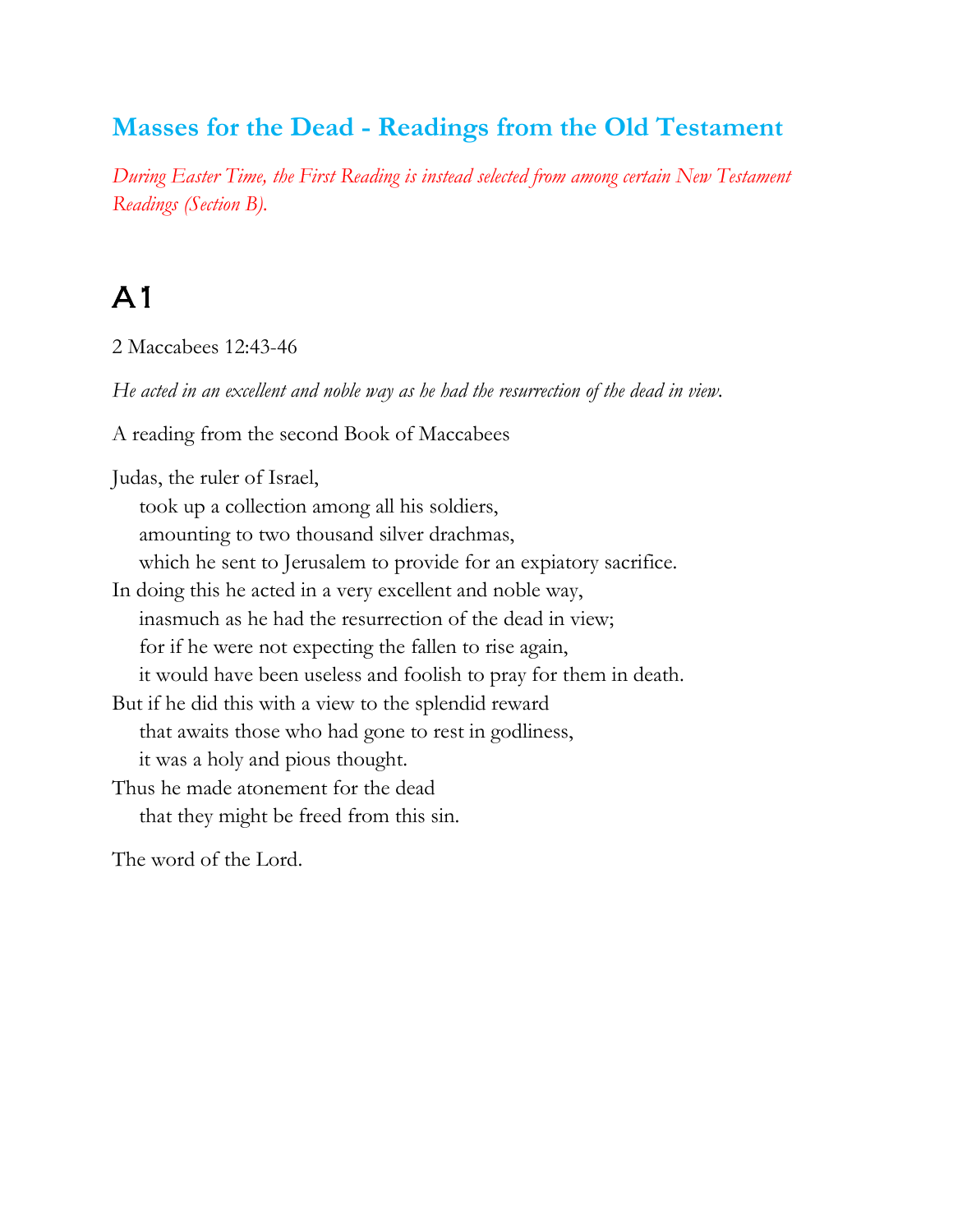Job 19:1, 23-27a

*I know that my Vindicator lives.*

A reading from the Book of Job

Job answered Bildad the Shuhite and said: Oh, would that my words were written down! Would that they were inscribed in a record: That with an iron chisel and with lead they were cut in the rock forever! But as for me, I know that my Vindicator lives, and that he will at last stand forth upon the dust; Whom I myself shall see: my own eyes, not another's, shall behold him; And from my flesh I shall see God; my inmost being is consumed with longing.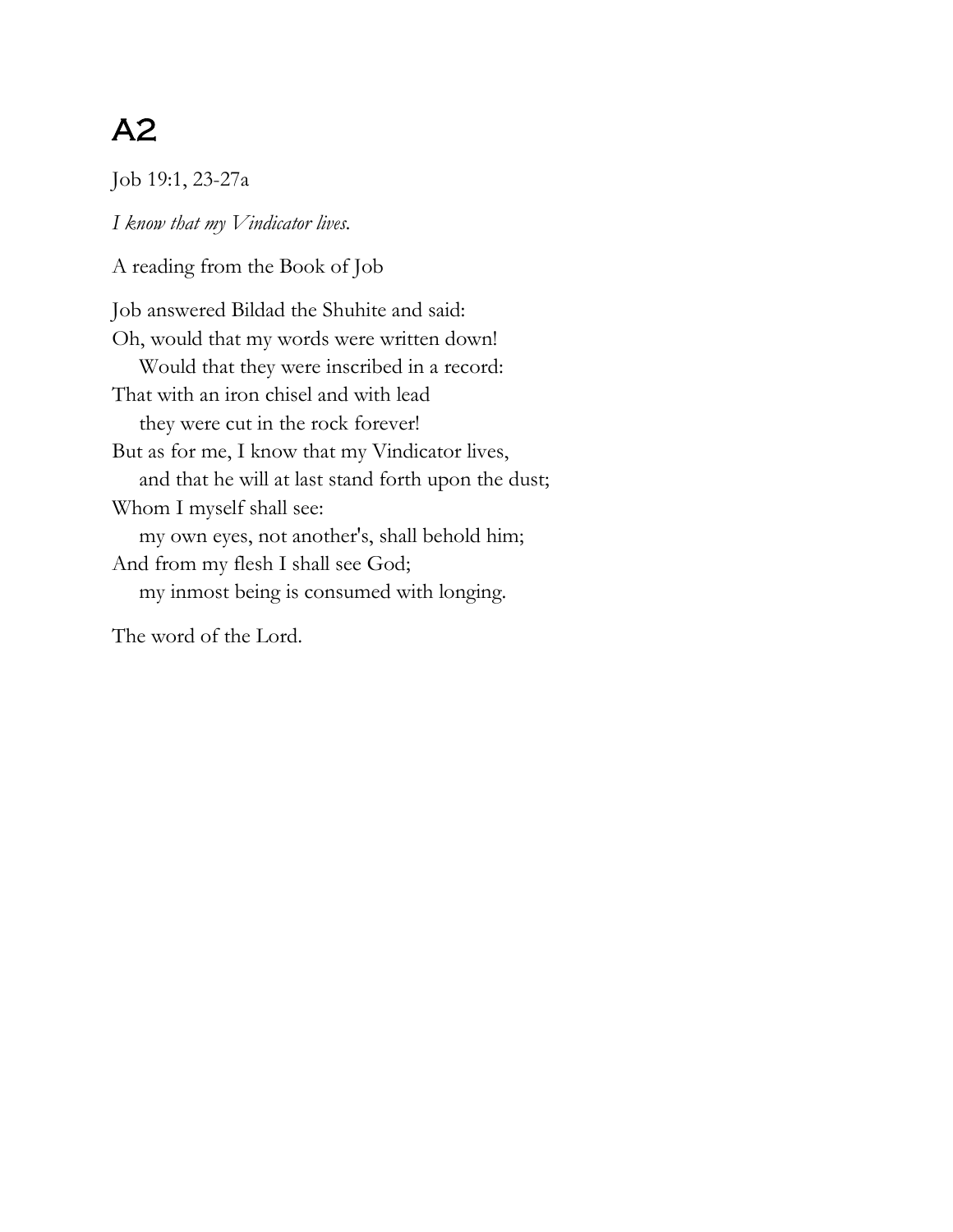Wisdom 3:1-9 (short form, 3:1-6, 9)

*As sacrificial offerings he took them to himself.*

• Omit the words in bolded brackets [] for the short form of this reading.

A reading from the Book of Wisdom

The souls of the just are in the hand of God, and no torment shall touch them. They seemed, in the view of the foolish, to be dead; and their passing away was thought an affliction and their going forth from us, utter destruction. But they are in peace. For if before men, indeed they be punished, yet is their hope full of immortality; Chastised a little, they shall be greatly blessed, because God tried them and found them worthy of himself. As gold in the furnace, he proved them, and as sacrificial offerings he took them to himself. [In the time of their visitation they shall shine, and shall dart about as sparks through stubble; They shall judge nations and rule over peoples, and the LORD shall be their King forever.] Those who trust in him shall understand truth, and the faithful shall abide with him in love: Because grace and mercy are with his holy ones, and his care is with his elect.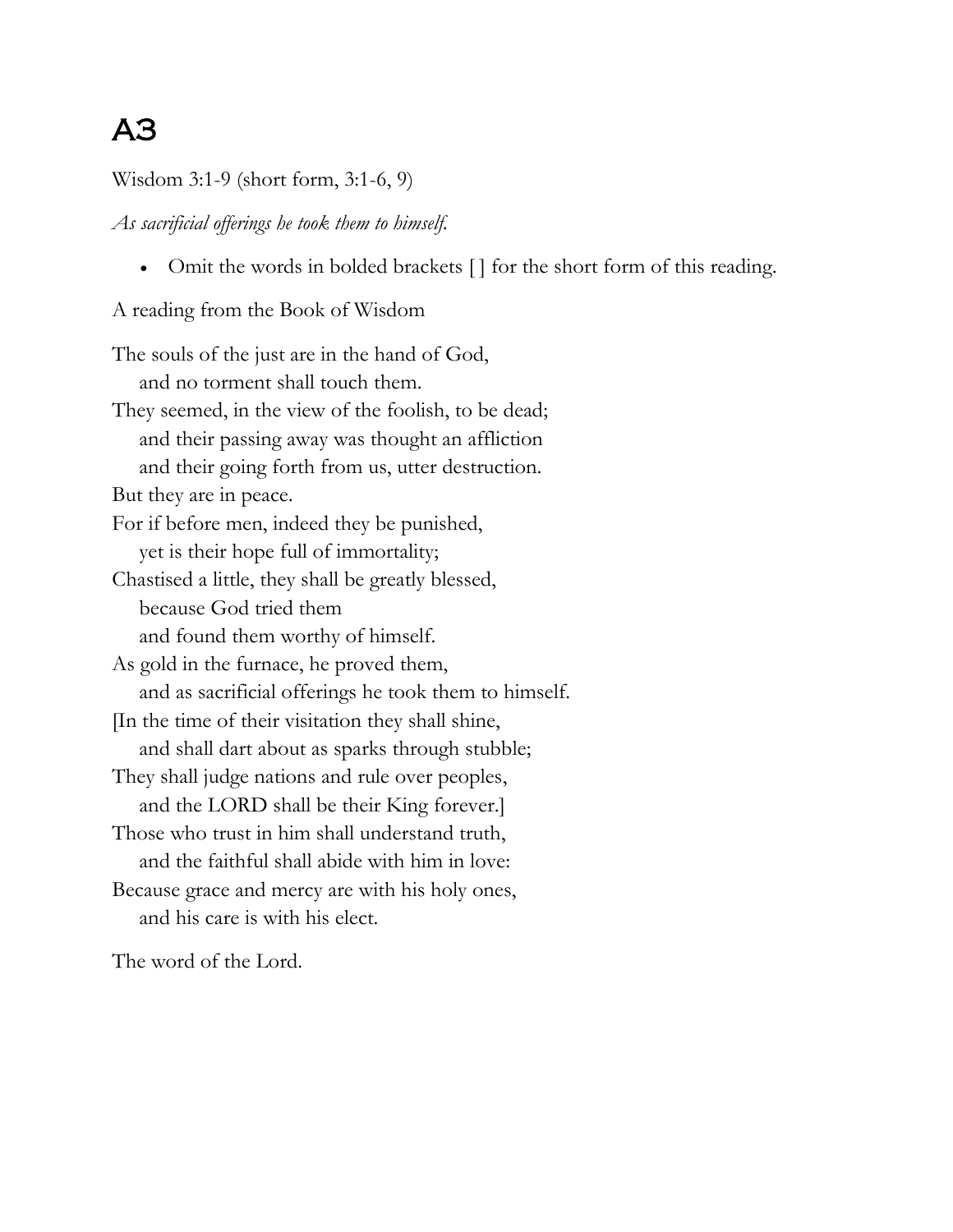Wisdom 4:7-15

*An unsullied life, the attainment of old age.* A reading from the Book of Wisdom The just man, though he die early, shall be at rest. For the age that is honorable comes not with the passing of time, nor can it be measured in terms of years. Rather, understanding is the hoary crown for men, and an unsullied life, the attainment of old age. He who pleased God was loved; he who lived among sinners was transported– Snatched away, lest wickedness pervert his mind or deceit beguile his soul; For the witchery of paltry things obscures what is right and the whirl of desire transforms the innocent mind. Having become perfect in a short while, he reached the fullness of a long career; for his soul was pleasing to the LORD, therefore he sped him out of the midst of wickedness. But the people saw and did not understand, nor did they take this into account.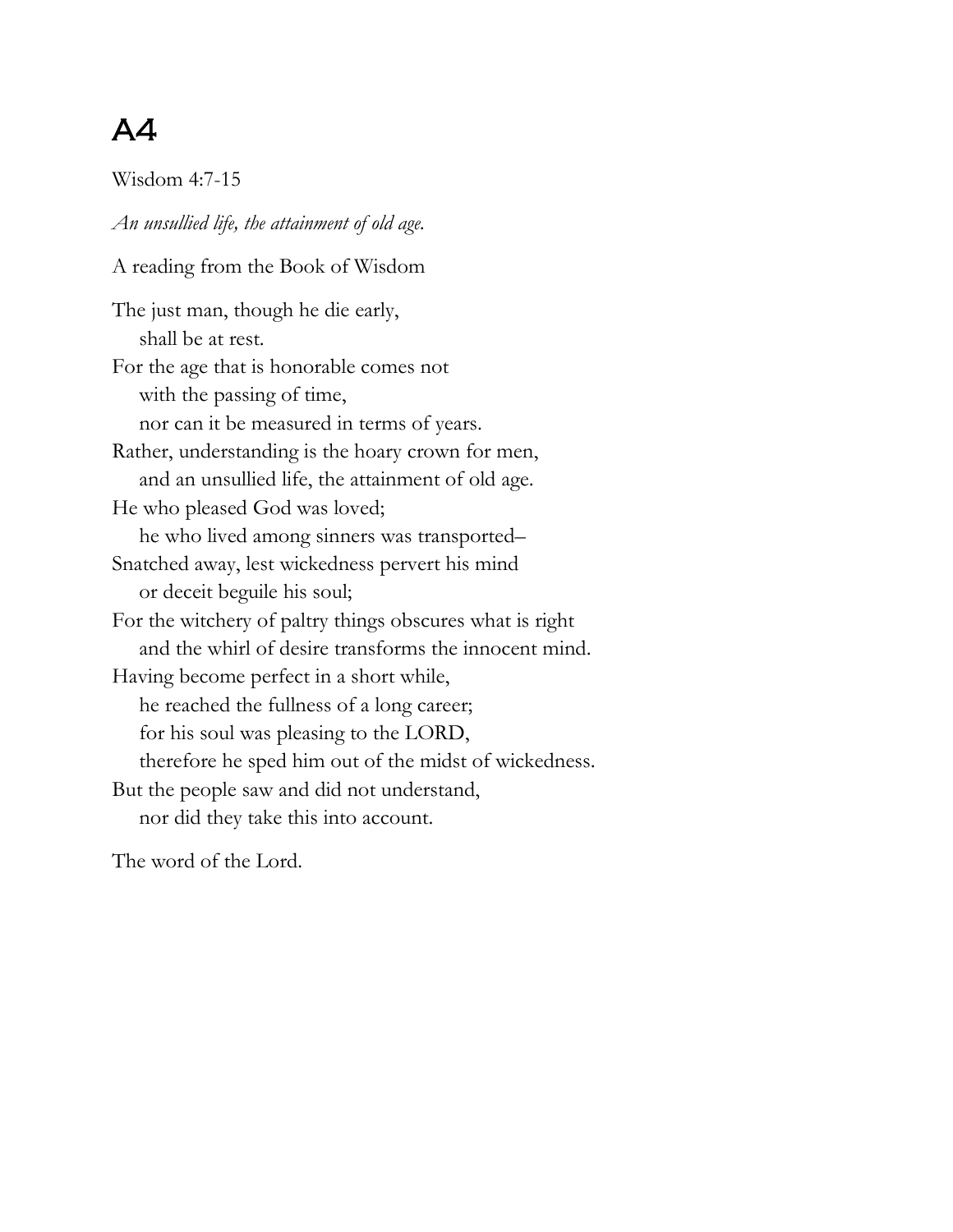Isaiah 25:6a, 7-9

*He will destroy death forever.*

A reading from the Book of the Prophet Isaiah

On this mountain the LORD of hosts will provide for all peoples. On this mountain he will destroy the veil that veils all peoples, The web that is woven over all nations; he will destroy death forever. The Lord GOD will wipe away the tears from all faces; The reproach of his people he will remove from the whole earth; for the LORD has spoken.

 On that day it will be said: "Behold our God, to whom we looked to save us! This is the LORD for whom we looked; let us rejoice and be glad that he has saved us!"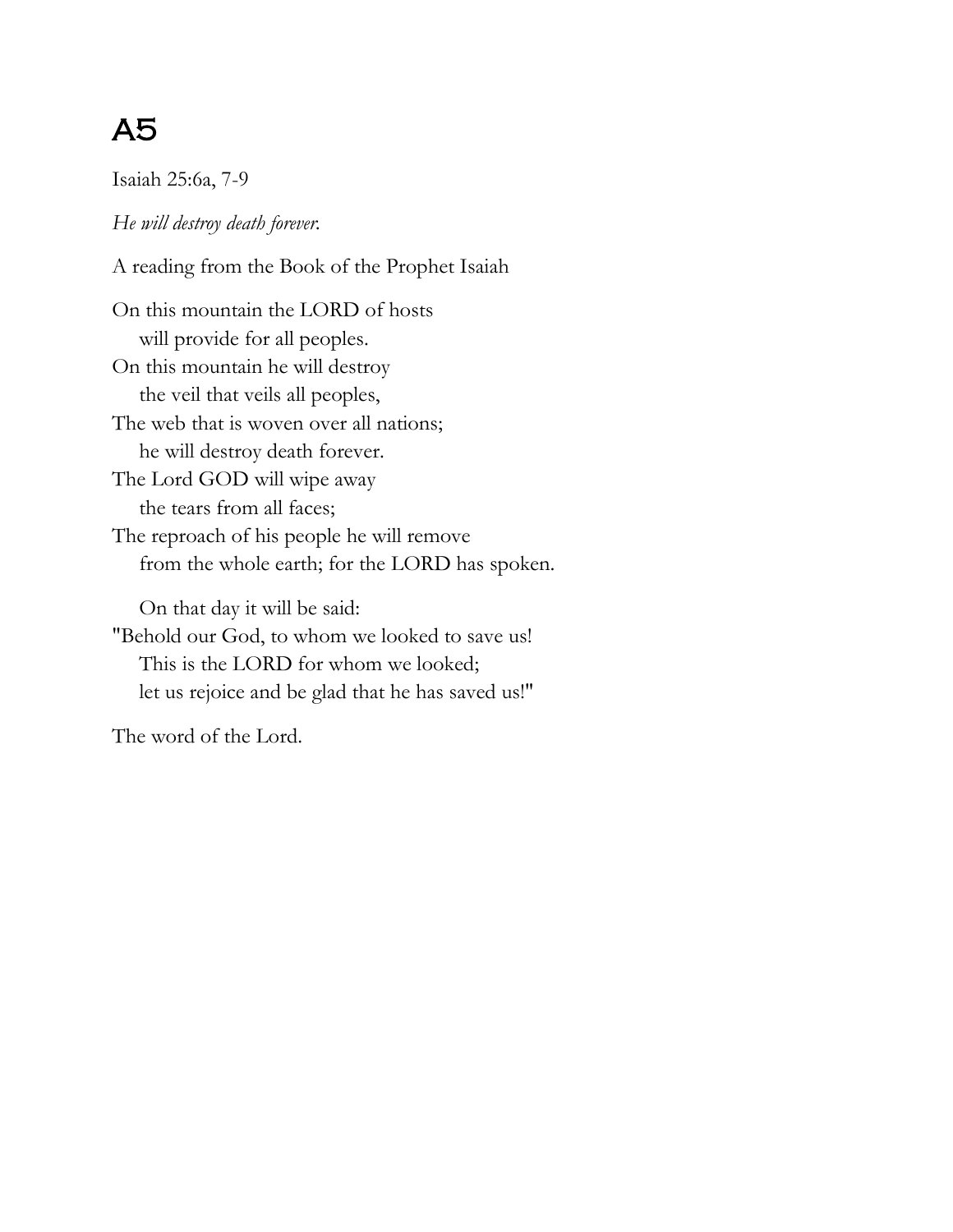Lamentations 3:17-26

*It is good to hope in silence for the saving help of the Lord.*

A reading from the Book of Lamentations

My soul is deprived of peace, I have forgotten what happiness is; I tell myself my future is lost, all that I hoped for from the LORD. The thought of my homeless poverty is wormwood and gall; Remembering it over and over leaves my soul downcast within me. But I will call this to mind, as my reason to have hope:

The favors of the LORD are not exhausted, his mercies are not spent; They are renewed each morning, so great is his faithfulness. My portion is the LORD, says my soul; therefore will I hope in him.

Good is the LORD to one who waits for him, to the soul that seeks him; It is good to hope in silence for the saving help of the LORD.